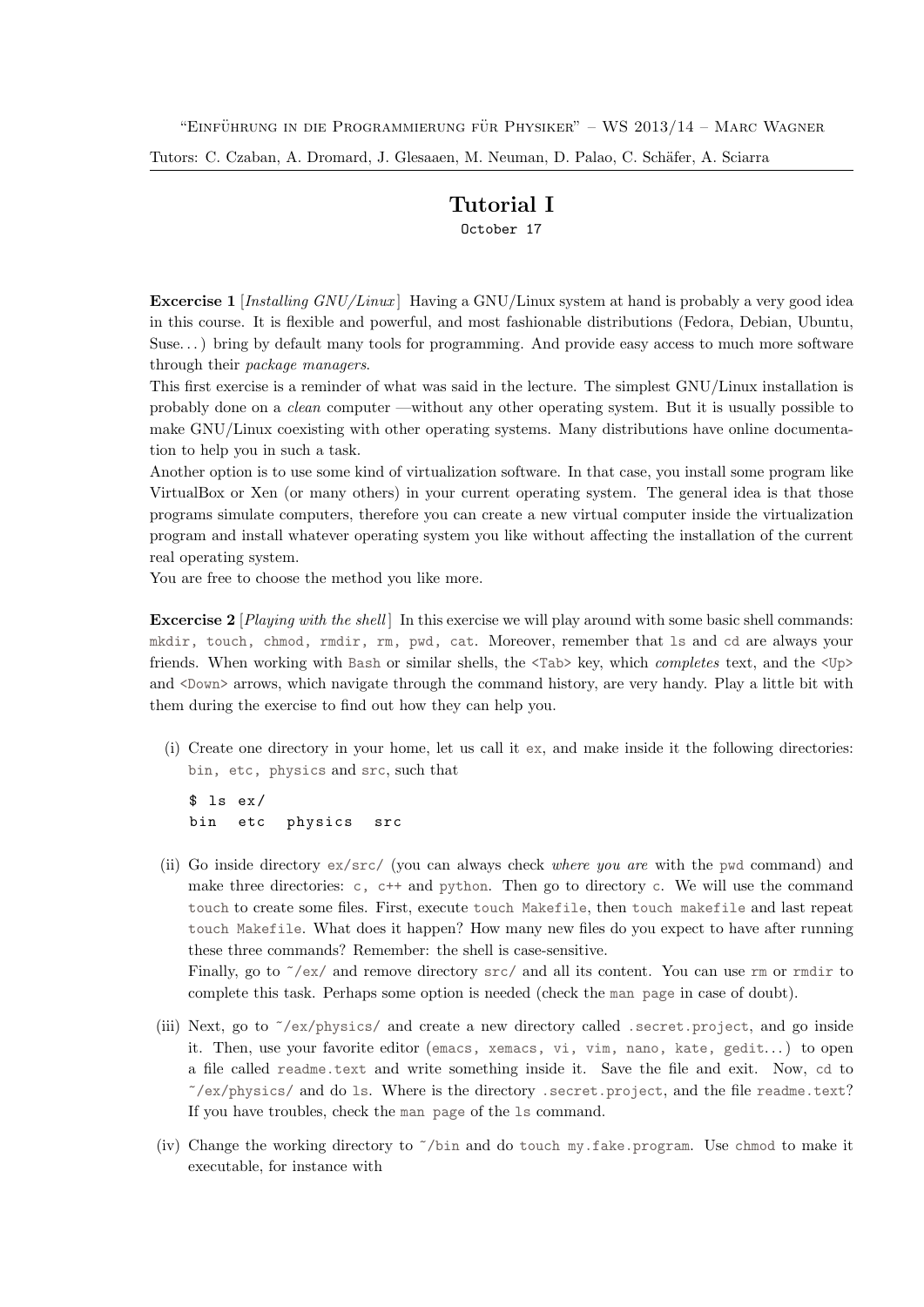## \$ chmod +x my.fake.program

At this moment you can execute it. Try it (./my.fake.program; what is the content of the file? What is the result of executing it?). Put some content in the file using echo. For instance

```
$ echo "Hello<sub>u</sub>world!" > my.fake.program
$ echo " Goodbye . " >> my . fake . program
```
What is the contents of the file now? Check it with cat. Note the usage of  $\gg$  in the second command above, instead of the symbol > in the first command. What happens if you execute both echo lines with >? What is the content of the file afterwards? Now, put some new content to the file, and execute it

```
$ echo " cal " > my . fake . program
$ echo " date " >> my . fake . program
$ echo "ls" >> my.fake.program
$ ./ my . fake . program
```
Can you explain the output? Again, feel free to check the man page of any command whenever you need.

Excercise 3 [Basic gnuplot usage ] Gnuplot, as mentioned in the lectures, is a command based, graphical plotting program for Linux which in addition to being very handy when one needs a "quick and dirty" plot, is also extremely customisable, and can, with sufficient practice, be used to generate professional looking plots.

First, open gnuplot by typing gnuplot in the terminal. Although a bit minimalistic, gnuplot comes with extensive documentation through the help command. Start off with typing help plot which will tell you how to use the plotting function. Following the first example of the documentation, you can plot a simple sine curve by typing

 $plot sin(x)$ 

Gnuplot has a set of standard functions you can use when plotting, some of which are summarised below:

| exp()  | log()  | $**$ (^) |
|--------|--------|----------|
| sin()  | cos()  | tan()    |
| asin() | acos() | atan()   |
| cosh() | sinh() | tanh()   |

(i) First try to plot the Gaussian distribution with 0 mean value and unit standard deviation:

$$
\frac{1}{\sqrt{2\pi}}\exp\left\{-\frac{1}{2}x^2\right\}
$$

(ii) Gnuplot should have been able to plot that quite nicely, but let's tidy it up a little.

- (a) Give the plot labels, such as x at the x-axis and P at the y-axis
- (b) Restrict the plot to only plot the ranges  $x \in [-5, 5]$  and  $y \in [0, 0.5]$
- (c) Plot tics along the x-axis at intervals of 1, and along the y-axis at intervals of 0.1
- (d) Plot special named tics at the points  $x = -1.96$  and  $x = 1.96$ , and name them "95%"
- (e) Give the plot a title, e.g. "Gaussian distribution  $(\langle x \rangle = 0, \text{var} = 1)$ "